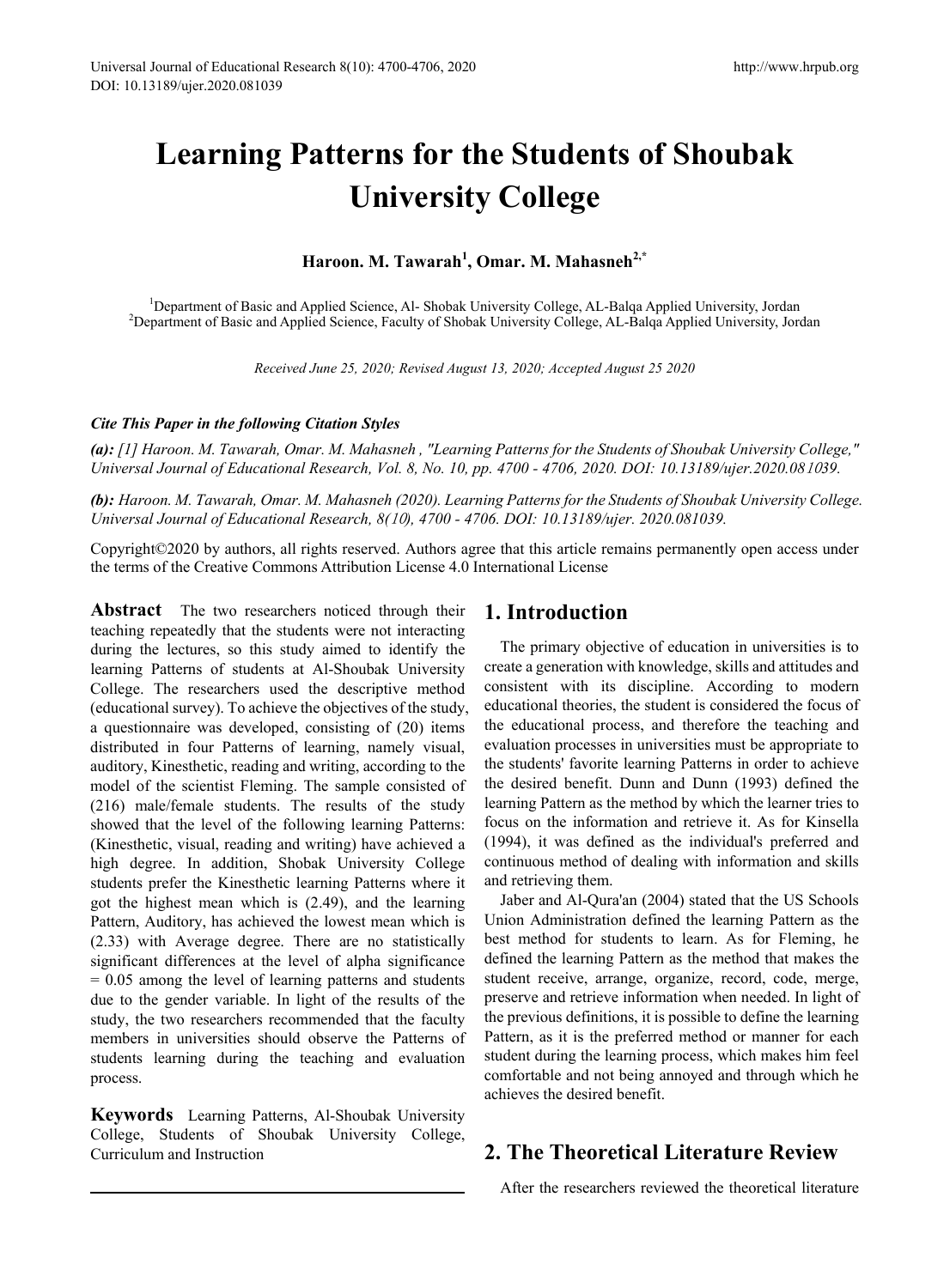on learning styles, we will list them Several models have been emerged for learning Patterns as mentioned by (Jaber and Al-Qura'an, 2004), (McCarthy, 1987), (Zhenhui, 2002), (Al-Mahasneh, Ayasrah, Yahyaa, Al-Kriemeen and Al-Swalha, 2020) and (Jester, 1998) as follows:

- David Kolb's Experiment-Focused Model four learning Patterns are (Convergence, Divergence, Assimilation, and Accommodation).
- The Honey and Mumford Model (1990). They adapted David Kolb's model to administrative work so that learning Patterns are divided into (Activist, Reflector, Theorists and Pragmatist).
- Gregorc Mediation Ability Model (1991). It includes two main pathways so that the individual can interact with life: perception and processes, whether concrete or abstract.
- McCarthy 4 MAT Model Learning Patterns are divided into four Patterns, namely: Imaginary Learner, Analytical Learner, Logical Learner and Dynamic Learner.
- Dunn and Dunn Model (1991) each student has his own method of learning Patterns are divided into the following: (Environmental, Emotional, Social, Physical and Psychological).
- Hill Mental Patterns Model. Mental Pattern is considered, according to (Hill), the method by which the individual is capable to receive and process the information. The Professional-Pattern consists of four dimensions: (Codes, Cultural Limitations, Conclusion Forms and Educational Memory).
- Anthony Gregorc Model the individual has sensory characteristics and organizational capabilities that are represented in four Patterns: (Concrete Sequential, Abstract Sequential, Abstract Random and Concrete Random
- Herman Model. Learning Patterns have been divided, according to the function of the brain, into the following: internal learning (the right upper part of the brain), external (the left upper part of the brain), interactive (the right lower part of the brain) and procedural (the left lower part of the brain). (Steyn and Marce, 2003)
- Carl Jung Model. Learning Patterns have been classified into the following: (Feeling, Thinking, Sensation and Intuition).
- Neil Fleming Model which is also called (VARK) Model or Theoretical and Educational, Model Learning Patterns have been classified into the following: (visual, Aural, Kinesthtic and Read/Write). It has been developed based on the attitudes and preferences of the students each student has his own method of receiving and understanding the information. This model consists of four Patterns as they are illustrated by figure (1):



**Figure 1.** Learning Patterns According to the Scientist Neil Fleming

Figure 1 illustrates learning Patterns by the scientist Fleming as follows:

- Visual Learning Pattern: The learner relies on the sense of sight with what it contains to translate what he sees as appropriate.
- Auditory Learning Pattern: The learner relies on the sense of hearing to understand learning processes and interact with them.
- Reading/Writing Learning Pattern: the individual learns better by reading or writing ideas.
- Kinaesthetic Learning Pattern: the individual learns through (work) and uses all the senses in the learning process.

The two researchers note from the above that some models of learning Patterns focused on the students' use of the senses in the learning process and accordingly they were divided as the model of the scientist Neil Fleming, while others divided them based on the learning aspects of the learner such as the model of the scientist Dunn and Dunn). Some models divide learning Patterns according to the learner's role in the learning process as the McCarthy 4 MAT Model. Based on the principle of individual differences, each student prefers one or more Pattern of learning, and therefore educators must pay attention to knowing the appropriate learning Patterns for students before teaching and evaluation processes, which reflects positively on the educational learning process. Increasing student achievement and creating positive attitudes toward learning are related to the degree of compatibility between the teacher's teaching Pattern and students' learning Pattern. Therefore, the teacher must strive to choose learning Patterns that are consistent with the students' realities. As one of the criteria that plays an important role in the teacher's choice of teaching strategy and assessment methods is the learning Pattern, which makes the learning process enjoyable and attractive and contributes to making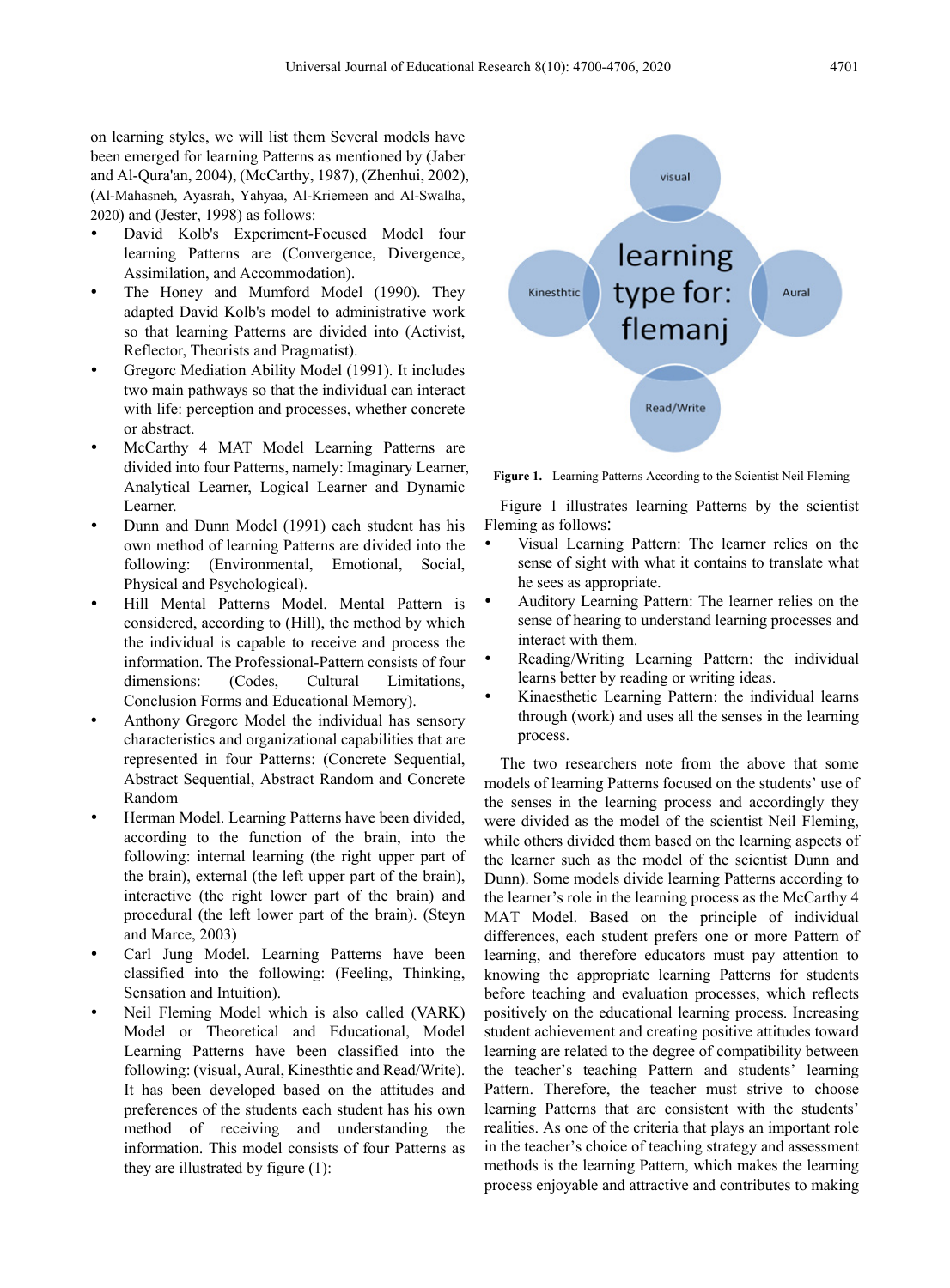the learner a focus of the educational learning process (Jaber and Al-Qur'an, 2004; Mahasneh, Al-tawarah and Al-Msadeen, 2013; Mahasneh and Murad, 2014; Mahasneh, Al-Tawarah and Al-Hawartheh, 2017; Mahasneh, 2020a; Mahasneh, 2020b; Mahasneh, 2020c; Tawarah and Mahasneh, 2020; Almseidein and Mahasneh, 2020).

The two researchers found studies related to the subject of the study as Abu Al-Nadi and Al-Shammari (2016) conducted a study aimed at revealing the preferred learning Patterns of students of the University of Hail in Saudi Arabia. To achieve the goals of the study, the two researchers used the descriptive survey method by using the measurement tool of the Learning Patterns Index for Fiedler and Solomon.The results of the study showed that the most preferred learning Patterns among students are (visual/verbal) followed by (sensory/intuitive). The study also showed that there are statistically significant differences at the level of significance ( $\alpha \leq 0.05$ ) in the values of means and visual-verbal learning Pattern are due to the variable of the school year, and in favour of the level of the first year. The results also showed that there are no statistically significant differences due to the gender variable (male/female). Sasila (2015) conducted a study aimed at identifying the dominating learning Patterns among students of the educational qualification diploma in the Faculty of Education at the University of Damascus and their relationship to their attitudes towards their preparation program. The authors of the paper used the descriptive-analytical method by using data and information-gathering tools (learning Patterns questionnaire and attitudes questionnaire). The results of the study showed that there are statistically significant differences among the mean of the degrees of the members of the research sample on the learning Patterns questionnaire according to the academic specialization variable in favour of the scientific stream students. Al-Rawashdeh, Al-Nawafleh, and Al-Omari (2010) conducted a study aimed at identifying the learning Patterns according to the Hermann model among ninth-grade students in Irbid and its effect on their achievement in chemistry. The results showed that (82%) of the sample members are of those with a dominant single learning Pattern, while (18%) of them had two or three Patterns, and the dominant individual learning rate was (34.5%) for the interactive Pattern, (18.8%) for the internal Pattern, in favour of females, (14.5%) for the procedural Pattern, and (14.2%) for the external Pattern in favour of males. The results also showed that the achievement of the ninth grade students in chemistry varies with statistical significance of ( $\alpha \le 0.05$ ) according to their learning Pattern in favour of the internal Pattern. Hailat, Al-Zoubi, and Al-Shdifat (2010) conducted a study aimed at identifying the effect of preferred learning Patterns on self-efficacy among students of the Department of Educational Sciences at Princess Alia College. The two researchers used the descriptive survey method of the Vark

Scale of preferred learning Patterns and Shearer Scale to measure the preferred learning Patterns (auditory, visual, practical/kinesthetic, reading/ writing). The study results showed that the preferred learning Pattern among the sample members was practical/ kinesthetic Pattern, in addition to the absence of statistically significant differences in the degree of self-efficacy due for the learning Patterns and academic year of the study sample members. The female students with a very good and more than a very good GPA are better in the self-efficacy degree than those female students with good and less than good GPA.

Al-Shehri (2009) conducted a study aimed at identifying Patterns of learning and thinking among students of Taibah University. The authors of the paper used the descriptive method by using the tools of data collection and information- the Torrance Scale of (learning and thinking Patterns). The results of the study showed that there are statistically significant differences between the two samples of the College of Science and Education in the degrees of the left hemisphere in favour of the sample of the College of Education, the presence of statistically significant differences among male /female students in the mean of degrees of the left hemisphere in favour of female students, and the presence of statistically significant differences between the two samples of the College of Education and the College Science in the means of the degree of the integrated Patterns in favour of the College of Science group.

Through reviewing previous studies, the authors of the papers noted the interest of these studies in identifying learning Patterns according to the function of the brain, in addition to identifying learning Patterns among school students. What distinguishes the current study from previous studies is that it tried to identify learning Patterns according to the students' use of the senses in the learning process according to the Fleming Model and whether these Patterns differ according to the gender variable, in order to provide faculty members with the results of this study to form a basic criterion for them in choosing teaching and evaluation strategies, to achieve the desired educational outcomes.

# **3. Conceptual Framework**

# **3.1. The Problem and Questions of the Study**

The observance of learning Patterns among students by faculty members at the universities level is an important and essential factor for achieving quality in the teaching process, which reflects positively on educational outcomes. Based on modern educational philosophies that confirm that the student is the focus of the educational process and the faculty member is the guide and the mentor, it has become obligatory for a faculty member in universities to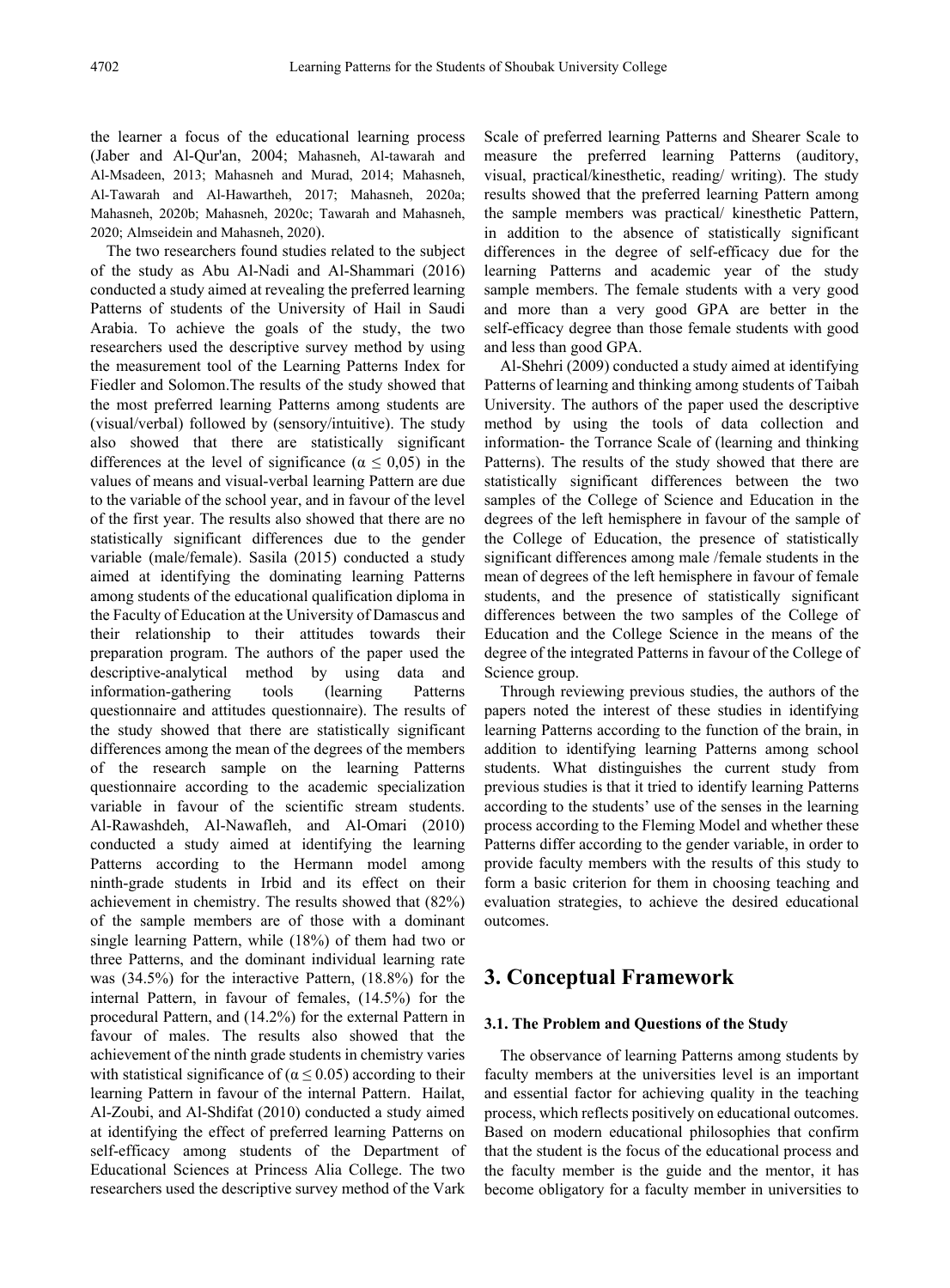diversify in teaching and evaluation strategies to take into account all learning Patterns among students. Therefore, the study aimed to identify the learning Patterns of students of Al-Shoubak College to make the results that benefit faculty members during the teaching process. The study tried to answer the following questions:

- What are the learning Patterns for students of Al-Shoubak University College?
- Is there a statistically significant difference at the level of significance ( $\alpha \leq 0.05$ ) in the learning Patterns of Al-Shoubak University students due to the gender variable?

## **3.2. The Importance of the Study**

The importance of the current study lies in directing faculty members to detect students' learning Patterns before starting the teaching process. It is hoped that its results will contribute to helping educators and educational policymakers pay attention to students' learning Patterns. The study also contributes to setting and designing a scale for researchers on learning styles of university students, where researchers designed the study tool as a summary of theoretical literature on learning patterns Where he will benefit from this tool researcher in this field.

#### **3.3. Delimitations and Limitations of the Study**

- The current study was limited to investigating the learning Patterns of Al-Shoubak University College students.
- The results of the study are determined by the characteristics of its sample and the study tool used therein, and by the validity and reliability, it provides.
- The study was conducted in the summer semester of the academic year 2018/2019.

## **3.4. The Terminology of the Study**

**Learning Patterns:** These are the preferred methods and manners for students while teaching courses by faculty members.

**Al-Shoubak University College:** One of the colleges of Al-Balqa Applied University located in Ma'an Governorate, 225 km from the capital, Amman.

# **4. The Method and Procedures**

#### Study Method

The study used the descriptive method in its survey form, as it is suitable for the nature of the study.

## Study Population

The study population consisted of students from Shoubak University College enrolled in the summer semester 2018/2019, and their number is (216) male / female.

## Study Tool

To achieve the objectives of the study, the two researchers prepared a questionnaire to measure learning Patterns by reference to previous studies and educational **literature** 

## Tool Validity

To verify the face validity of the study tool, it was presented in a preliminary form to number of (5) arbitrators from the concerned faculty members in Jordanian universities, to express their views on the relevancy of the paragraphs to the related fields, their clarity and the integrity of their language.

## Tool Reliability

The reliability of the study tool was verified in two ways: The first is the internal consistency method using the Cronbach-Alpha equation by applying it to a pilot sample consisting of (10) individuals from the study population and outside its sample, as the total reliability of the tool is (0.90). As for the second method: It was a re-test of the pilot sample with a two-week time interval, where the total reliability coefficient of the study tool is (0.89).

# **5. The Criterion of Results Assessment**

To assess the Patterns level, the following criterion was used:

Range = Highest Score - Lowest Score =  $3 - 1 = 2$ 

Class Length = 
$$
\frac{\text{Range}}{\text{Number of scores}} = \frac{2}{3} = 0.66
$$

The Pattern level was determined according to the following table:

**Table 1.** Learning Pattern Level

| <b>Degree</b> | <b>Means Category</b> |
|---------------|-----------------------|
| Low           | $1.66 - 1$            |
| Average       | $2.33 - 1.67$         |
| High          | $3 - 2.34$            |

# **6. The Results of the Study and Its Discussion**

**To answer the first question: "What are the learning Patterns of students at Al-Shoubak University College?"** The means and standard deviations were extracted, for the study population estimates for each learning Pattern. Tables (2) illustrate these results.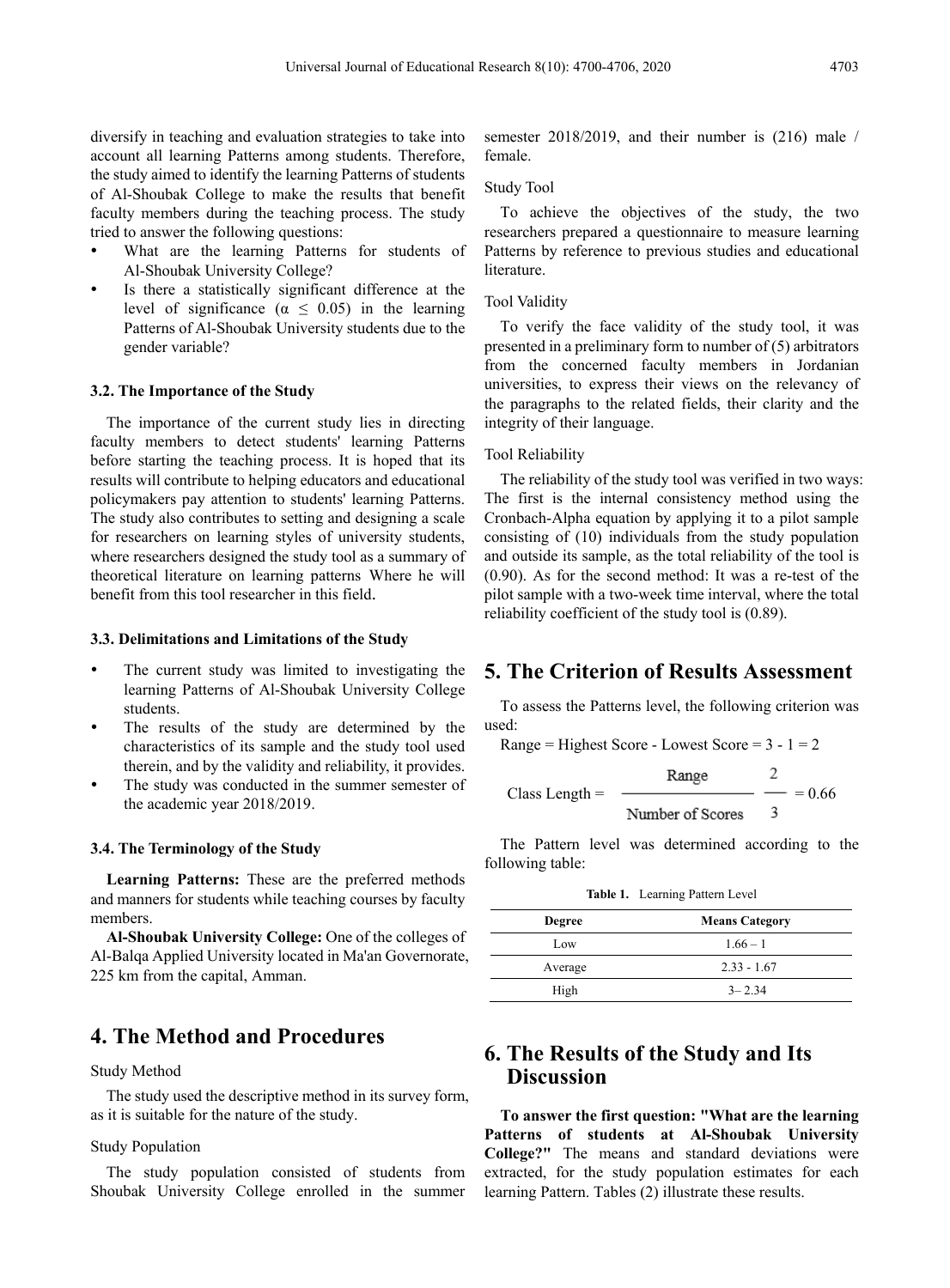| No. | Pattern                | Deviation | Mean | Level   | Rank |
|-----|------------------------|-----------|------|---------|------|
|     | Visual                 | 0.64      | 2.39 | High    | 2    |
|     | Auditory               | 0.65      | 2.33 | Average | 4    |
| 3   | Kinesthetic            | 0.63      | 2.49 | High    |      |
| 4   | Reading and<br>Writing | 0.65      | 2.34 | High    | 3    |

**Table 2.** Means and Standard Deviations of Learning Patterns

The results that are shown in table (2) indicate that the level of the following learning Patterns (kinesthetic, visual, reading and writing) came in a high degree for the study population and the auditory learning Pattern got the middle degree and the kinesthetic Pattern had the highest mean of (2.49). It was followed secondly by visual learning Pattern with a mean of (2.39), followed lastly by an auditory learning Pattern with a mean of (2.33). The two researchers attribute the result to a set of matters, the most important of which are the following:

- The majors learnt by students are of an applicable, practical nature that requires diversification in the use of all their senses.
- The variety of teaching and evaluation strategies and methods used by faculty members (Critical thinking, problem-solving, investigation, and based on performance) .
- Students' awareness of teaching and evaluation strategies useful to them.
- The nature of the subjects learnt by students, which encourage the use of more than one sense in the learning process.

The means and standard deviations for the population of the study were calculated for the paragraphs of each learning Pattern, and they were as follows:

## **First: Visual Pattern**

**Table 3.** Means and Standard Deviations of Visual Learning Pattern

| No.         | Paragraph                                                           | Mean | Standard<br>Deviation | Level   |
|-------------|---------------------------------------------------------------------|------|-----------------------|---------|
| 1.          | I learn better through<br>what I see.                               | 2.78 | 0.54                  | High    |
| 2.          | I read the things that are<br>in pictures.                          | 2.47 | 0.625                 | High    |
| 3.          | I remember the shapes<br>and maps well.                             | 2.38 | 0.57                  | High    |
| $4_{\cdot}$ | I lose my patience in<br>listening to others. for<br>long periods.  | 2.32 | 0.729                 | Average |
| 5.          | I have difficulty listening<br>to lectures, without other<br>means. | 2.02 | 0.722                 | Average |
|             | Rate                                                                | 2.39 | 0.64                  | High    |

Table (3) indicates that the means of the dominant visual learning Pattern among students that came with a high degree ranging from (2.02 - 2.78). The two researchers attribute this ranking to the fact that the factors linking the centre of perception and learning are more strongly related to direct and repeated observation, and this is evidence that the vision associated with focus makes learning accessible and easier.

#### **Second: Auditory Pattern**

**Table 4.** Means and Standard Deviations of Auditory Learning Pattern

| No.              | Paragraph                                                           | Mean | Standard<br>Deviation | Level   |
|------------------|---------------------------------------------------------------------|------|-----------------------|---------|
| $\mathbf{1}$ .   | I remember a large<br>percentage of what I<br>hear.                 | 2.40 | 0.603                 | High    |
| $\overline{2}$ . | I explain the meanings<br>by listening to the tone<br>of the voice. | 2.40 | 0.644                 | High    |
| 3.               | I benefit from reading<br>the texts audibly.                        | 2.38 | 0.614                 | High    |
| 4.               | I prefer verbal<br>instructions.                                    | 2.28 | 0.643                 | Average |
| 5.               | I like to talk.                                                     | 2.21 | 0.752                 | Average |
|                  | Rate                                                                | 2.33 | 0.65                  | Average |

Table (4) indicates that the means of the dominant auditory learning Pattern among students that came with an average degree ranging from (2.40 - 2.21). The two researchers believe that perhaps human beings, by their nature, are not inclined to learn the audible things, as they are often associated with the character of the speaker, which the listener tired of, and secondly, the audio synonyms of the attendees, often disrupting the main topic due to interference that violates the true meaning.

## **Third: Kinaesthetic Pattern**

**Table 5**. Means and Standard Deviations of Reading and Writing Learning Pattern

| No.              | Paragraph                                                                         | Mean | Standard<br>Deviation | Level   |
|------------------|-----------------------------------------------------------------------------------|------|-----------------------|---------|
| 1.               | I have the ability to<br>understand information<br>through practical<br>training. | 2.72 | 0.504                 | High    |
| $\overline{2}$ . | I prefer learning<br>associated with real life.                                   | 2.60 | 0.632                 | High    |
| 3.               | I enjoy lessons that<br>include practical<br>activities.                          | 2.56 | 0636                  | High    |
| 4.               | I find it difficult to sit<br>for long periods.                                   | 2.38 | 0.696                 | Average |
| 5.               | I am having difficulty<br>with theoretical<br>subjects.                           | 2.22 | 0.708                 | Average |
|                  | Rate                                                                              | 2.49 | 0.63                  | High    |

Table (5) indicates that the means of the dominant kinesthetic learning Pattern among students that came with a high degree ranging from (2.72 - 2.22). The two researchers attribute the reason to the fact that the educational concepts associated with the kinesthetic method take their place in the learner because of the nature of the person who finds that the kinetic echo of the learner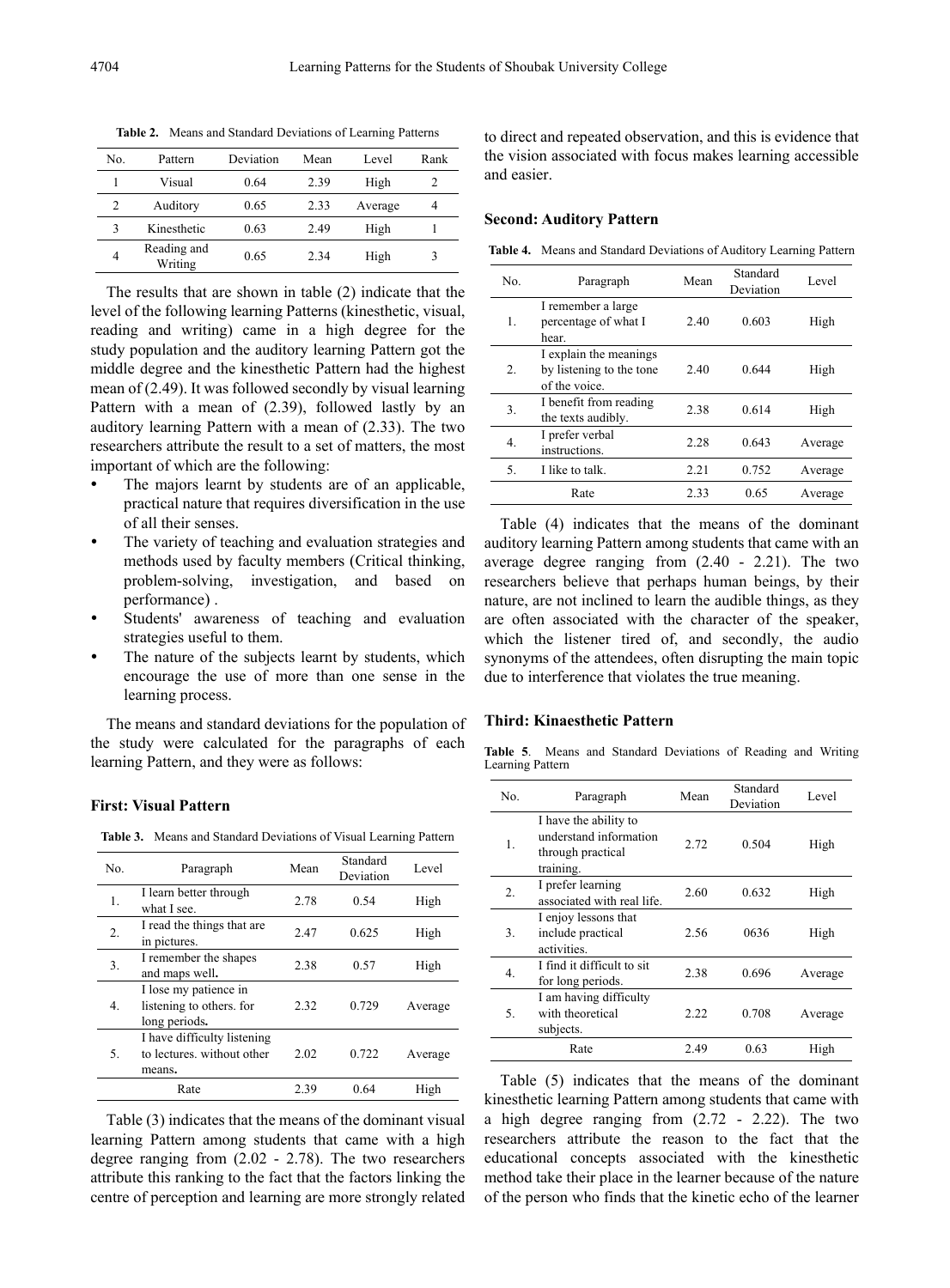remains stronger in learning things.

## **Fourth: Reading and Writing Pattern**

**Table 6.** Means and Standard Deviations of Reading and Writing Learning Pattern

| No.              | Paragraph                                                   | Mean | Standard<br>Deviation | Level   |
|------------------|-------------------------------------------------------------|------|-----------------------|---------|
| 1.               | I have the ability to do<br>focused reading and<br>writing. | 2.41 | 0.618                 | High    |
| $\overline{2}$ . | Read and understand the<br>information quickly.             | 2.39 | 0.643                 | High    |
| 3.               | I love to summarize and<br>enjoy it.                        | 2.36 | 0.715                 | High    |
| 4.               | I can write all the lectures<br>I learn.                    | 2.29 | 0.685                 | Average |
| 5.               | I have high linguistic<br>skill.                            | 2.25 | 0.619                 | Average |
|                  | Rate                                                        | 2.34 | 0.65                  | High    |

Table (6) indicates that the mean of the dominant visual learning pattern among students who graduate from higher education varied between (2.29 and 2.41). This is due, according to the researchers, to the fact that the reading associated with the writing of one's words has greater scientific importance, as a catalyst of the mental power centers, which see that the pursuit of concentration is an important factor of persistence, or that the duration of the speech is longer if it is necessary for written adoration.

**The second question:** To answer this question that reads "**Are there statistically significant differences at the level of alpha = 0.05 in the learning Patterns due to the gender variable?**" To verify the statistical significance of the differences among the means of the study population estimates according to the gender variable, (ONE WAY ANOVA) was conducted, and Table (7) shows the results of the analysis.

Table 7. The one-way analysis of the variance of the effect of gender variable difference on the estimates of the study population (ONE WAY ANOVA)

| Significance<br>Level | Value<br>(F) | Squares<br>Mean | (DF) | Squares<br>Sum | Variation<br>Source |
|-----------------------|--------------|-----------------|------|----------------|---------------------|
| 0.703                 | 0.624        | 0.221           |      | 0.126          | Gender              |
|                       |              | 0.156           | 115  | 88.012         | Error               |
|                       |              |                 | 116  | 471 13         | Total               |

Table (7) shows that there are no statistically significant differences at ( $\alpha \leq 0.05$ ) among the study population estimates due to the gender variable, and the value of (P)  $(0.624)$ , with a level of significance  $(0.703)$ , which indicates that the learning Patterns of students do not differ according to gender variable. This may be due to a group of things, the most important of which are the following:

- Students study similar disciplines of an applied nature.
- The diversity of work of students of different genders in all locations.

# **7. Recommendations**

The study made the appropriate recommendations according to its results:

- Instruct university faculty members to choose teaching and assessment strategies and methods that take into account all students' learning Patterns, through training sessions and during the semesters.
- Universities should examine each student's learning patterns upon acceptance and document this in his/her identity to be referenced by the faculty member.
- Conducting similar studies on this topic to compare the results (international, regional, etc..).
- Educating students about the different learning Patterns, as an element of curriculums, organizing additional trainings through the semesters.

## **REFERENCES**

- [1] Abu Nadi, Hala & Shamari, Dhahab & Shamari, Zainab, (2026). The Preferred Learning Patterns Among Saudi Students Between Reality and Ambition. International Interdisciplinary Journal of Education. Vol 5, No. (5). 217-239.
- [2] Al Rawashdeh, Ibrahim & Nawafleh, Waleed Al Omari, Ali. (2010). Learning Patterns Among Ninth Grade Students in Irbid and their Effect on their Achievement in Chemistry. Jordan Journal of Educational Sciences, Vol 6 No. (4). 361-375.
- [3] Al Shahri, Hasen. (2010). Learning and Thinking Patterns Among the Students of Taibah University. Umm Al-Qura University Journal, Saudi Arabia, Al Madina Al Munawara, Vol 1, No. (2), 353-400.
- [4] Al-Mahasneh, O., Ayasrah, M., Yahyaa, S., Al-Kriemeen, R., & Al-Swalha, A. (2020). favorite methods of teaching and evaluation among students in university colleges. International Journal of Education and Practice, 8(2), 365-378.
- [5] Almseidein, T., & Mahasneh, O. (2020). Awareness of ethical issues when using an e-learning system. International Journal of Advanced Computer Science and Applications, 11(1), 128-131.
- [6] Dunn, R. & Dunn, K. (1993). 'Teaching secondary students through their individual learning Patterns: Practical approaches for grades 7-12." Needham Heights, MA: Allyn and Bacon.
- [7] Hailat, Mustafa & Al Zu'bi, Ahmed & Shdeifat, Nour. (2010). The Effect of Preferred Learning Patterns on Self-Efficacy Among Female Students of the Department of Educational Sciences at Princess Alia College, Jordan, Amman. Journal of Educational Sciences, Vol 1, No. (11), 61-122.
- [8] Jaber, Lina & Quran, Maha. (2004). Learning Patterns the Theory and Application. Al Qattan Educational Research and Development, 1<sup>st</sup> Floor, Abdulmuhsen Qatan